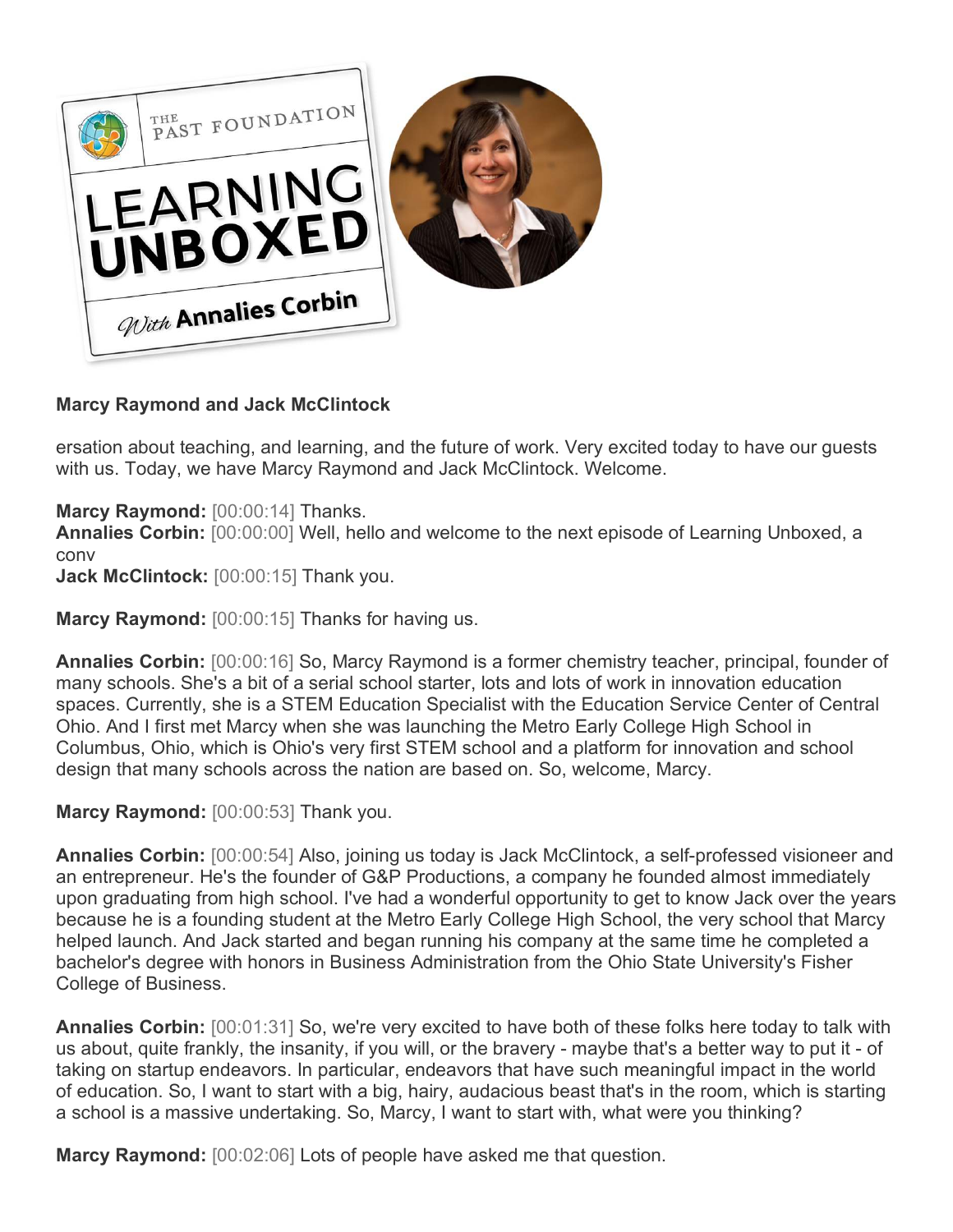**Annalies Corbin:** [00:02:08] You're going to continue to get that question. So, that is -- Honest to goodness, I don't think that we can really underscore the depth and breadth of really what this was. And all the components is very complex. But at the heart of it, Marcy, why was it worth doing?

**Marcy Raymond:** [00:02:29] We knew now, and we knew then, that if we didn't continue to innovate on behalf of the children of Central Ohio or the world really, if we didn't continue to innovate, then we would continue to have gaps in capacity building for the next generation of adults. And when we look at the opportunity space for kids and the opportunities that entrepreneurial adults need in order to be able to feel confident enough to be able to do those things like Jack, we had to do school differently. We couldn't do school the same way.

**Marcy Raymond:** [00:03:05] So, it was almost like a moral imperative. We have to do something different. And if we don't have someone who tries, then we continue to have the same things that are failing multiple students all around the country. So, rather than waiting for some incremental change to make a difference, we decided to blow it up, and start it over, and do it differently. Everybody was like, "What are you thinking? How could this possibly happen?" or "Will it be successful?" And there are people probably betting on that it would not be successful.

**Marcy Raymond:** [00:03:37] Well, 11 years later, that is not true. So, we knew that the opportunity space was there. We knew that - Rich Rosen says - the enlightened self-interest was available to help convince people to jump on board. And we knew that there were enough students in Central Ohio that would really flourish in a different environment that we wouldn't have so much trouble getting students in.

**Marcy Raymond:** [00:04:08] The harder parts are keeping the fidelity to the idea for innovation and entrepreneurship because, really, when you start a school, you're really an entrepreneur. You're doing something that hadn't been done in that way before. You're taking the research-based elements of the best practices from across the world and trying to implement them in a, sometimes, low cost, really effective way that can be measurable from the objectives and can also make a difference for the community.

**Marcy Raymond:** [00:04:37] Really, our goal then, and it is now, for the for that school and all the other schools that we've started, the goal is that we are meeting the needs of the community from a workforce development standpoint. We know that there are not enough people who have confidence in STEM - Science, Technology, Engineering, and Mathematics - to be able to even persist to a degree in college. And that even when you aren't interested in persisting to a degree in college in that STEM field, these characteristics can help you to be successful in anything that you would choose.

**Marcy Raymond:** [00:05:17] So, we're just trying to make sure that we're continually meeting the demands of what our community needs, and that we are open and flexible enough to be able to try and fail quickly, and not persist in the failure, but try and fail quickly, and try again, and try again, and try again until that demand is met.

**Annalies Corbin:** [00:05:39] And you also have to be willing to say yes. And I think that -- I'll never forget the first time, Marcy, that I met you. As the PAST Foundation was really getting up off and running, we recognized that we desperately needed a place to test. We needed a lab. We needed a safe space to step outside of traditional education and try stuff. We didn't know what that stuff was. We were just making it up along the way as we went along and had the wonderful opportunity to have a conversation with you. And I if recall, I managed to get about four words into, "Hey, we're this team of anthropologists, and we really want to think about the world differently." And I think that's as far as I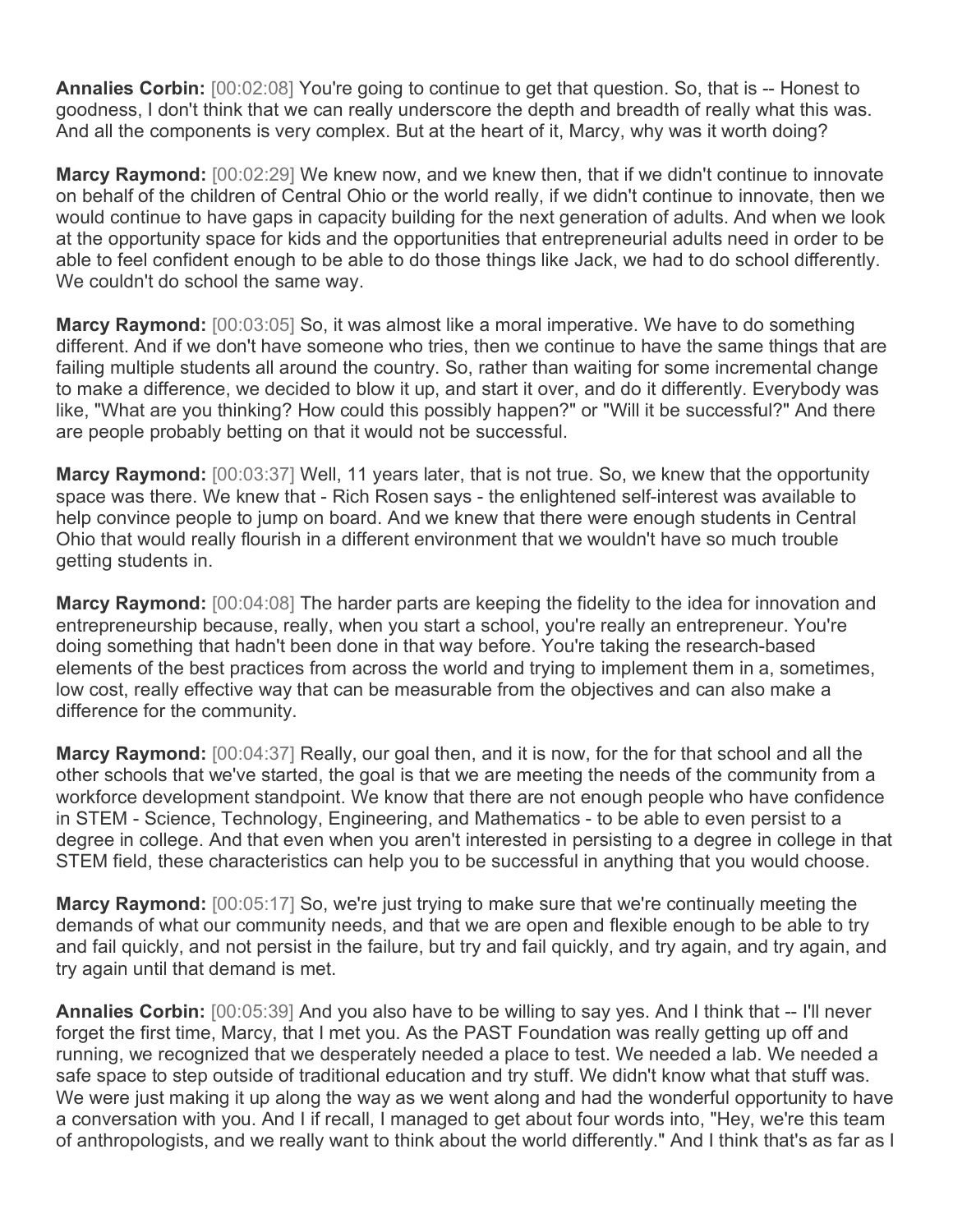got when you said, "Yes. When can you move in?" And we did, which brings me to that you have to be willing to step so far out and say yes.

**Annalies Corbin:** [00:06:31] So, Jack that brings me to you because while there's this whole amazing group of people within this community - In this case, we're talking about Columbus, Ohio where we have these examples all across the country and around the world, a community embracing something very different, and that's a big giant leap. It's a bigger, maybe, leap on the part of the first group of potential participants of families of students. I mean, I can ask you the same question I asked Marcy. What the heck were you thinking? Because the reality is when year one Metro opened, you had no idea what you were really getting in for. So, why take the risk?

**Jack McClintock:** [00:07:14] Yeah, that's a good question. I think, for me, I can actually remember that decision pretty well. And at the time, I had grown up in one of the local districts. And so, my friend base was in that district. I lived in that community. And so, for me, the decision was really difficult because it was not -- And especially when you're that age. I mean, I was in eighth grade. So, for me, the decision of whether or not I wanted to choose the potential of a new form of education and maybe perhaps a better way for me to to learn versus my whole friend base and everything else, I mean, there was a lot of risk.

Jack McClintock: [00:07:52] Honestly, I would attribute it largely, thankfully, I had the guidance of my parents in my life, and they said, "This seems like a really great opportunity. It seems like it really fits you." I think, I kind of always had a little bit of the entrepreneurial bug, which I know, Marcy, you've mentioned that word in terms of a startup. So, something about it was exciting. And I think that my parents helped me realize that. They, ultimately, did give me the decision. They said, "This is not our decision. We want you to make that decision." And I'm really thankful that I said yes, but I knew it was risky.

**Annalies Corbin:** [00:08:26] It was very, very risky. I mean, there's so much at stake for you personally, not just the future in your journey, but there were going to be lots of implications and lots of, I would argue, amazing interactions along the way. Part of the architecture, Marcy, of these types of schools, the notion of creating these specialized startup endeavors who were, by design, intended to not just push the envelope but really sort of blow out the concepts of what we were trying to accomplish in that timeframe.

**Annalies Corbin:** [00:09:00] And in the case, when the school originally started, it was 9th-12th but an early college. So, tied to the idea of giving students lots and lots of opportunities, and experience, and exposure earlier. We're going to circle back around that, Jack, and talk about that sort of early college component of it. But Marcy, share with us just a little bit about the intricacies. I use that word deliberately. The intricacies of how a group of stakeholders or partners come together to be able to successfully create something that is such a risk.

**Marcy Raymond:** [00:09:33] Well, I can tell you it's not accidental. It is very purposeful. And when we were looking at who could we partner with, how could we partner, who are the best people out there that can help us with what we're not yet good at, and how do we put those things together in a seamless way that doesn't put any student in jeopardy but, also, promotes the ideals and the constructs that you want.

**Marcy Raymond:** [00:09:59] So, a couple of things come to mind. First is you have to be strong on your mission and vision. Like if you come in, and you waver just a little bit, then the fidelity to your idea is going to fall quickly. We knew that we were about the potential of each student. That was our mission. Your potential was the whole thing. It was the tagline and the mission all in one. So, it was simple, something that could be easily attained, the potential for each student. But the potential for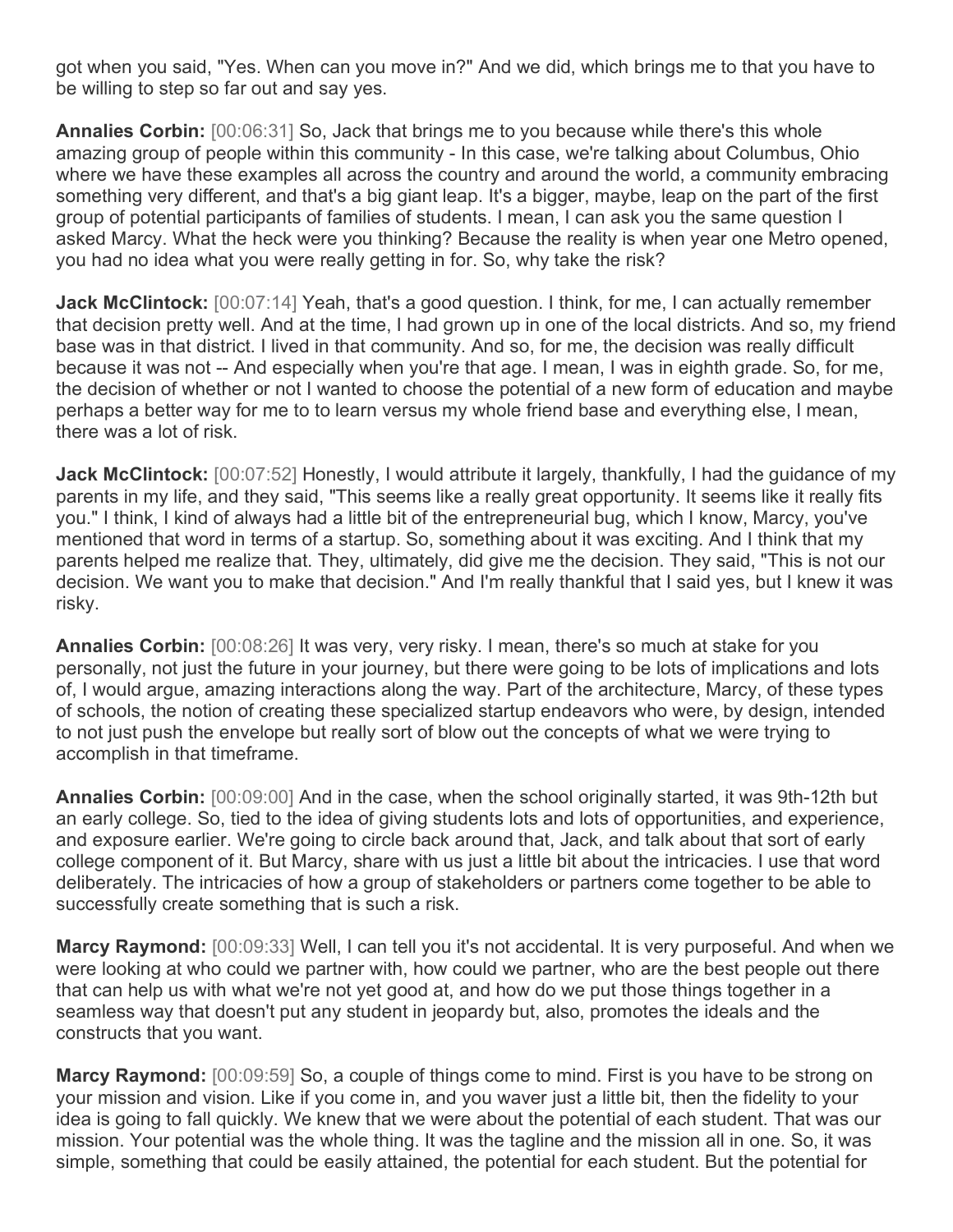each student is different from student to student. And knowing that we needed that individualization, we need to have pretty strong partners that could handle that.

**Marcy Raymond:** [00:10:38] So, working with Battelle Memorial Institute, who is headquartered in Columbus, Ohio, they did not have any desire to move their headquarters. I think in their will, they said that it has to be in Columbus, Ohio, and that they had a really difficult time getting STEM professionals to (A), come to live in Columbus; and (B), stay in Columbus. And that their enlightened self-interest would be, can we attach ourselves to a system of educational experiences that could cost Central Ohio's people to be more prepared to do this kind of work? Because Battelle was running into an opportunity gap. They have the opportunity, but they don't have enough people prepared to be able to do the work. And so, that was a great partnership for us.

**Marcy Raymond:** [00:11:27] And then, the Ohio State University, the largest university in the State of Ohio, almost largest in the country, and the opportunity to be able to expand in the College of Engineering and to expand for Central Ohio participation in the colleges of the Arts and Sciences, and look at Physics as a major, they didn't have a lot of Central Ohio people who were choosing those majors at that time and still. So, how do we help the pipeline by early preparation and confidence in the part of each of the students, so that their individual potential could be met in something that they're passionate about?

**Marcy Raymond:** [00:12:06] So, passion was a big part of what we wanted to have available for every single student, but it also had to be us, and it had to be our partners. So, when we first started talking about curriculum, large universities have really tight curriculum development series. And so, we were kind of this hole poker into something that they had a lot of experience and very good results from, but we're trying to say, "Okay." So, I'll take math as the example. So, we're saying, "All right. So, if we have a school, and we want our students as soon as they have mastered content that is typical of high school that they can enter into college level coursework." And they said to me, "Oh, they'll be seniors then?" I said, "No, they might be freshmen." And they say, "What do you mean they might be freshmen? They're like 14 years old, 15 years old."

**Marcy Raymond:** [00:12:06] If they're ready to do the coursework, then we want them to be able to be exposed to the coursework as soon as they're able. And we know that the research says for you, your research at every college and university, if they get 12 hours of college coursework in Math, English, Science, and Social Studies, they're more likely to persist the degree than if they don't. So, our target was to try to get 12 for every student prior to exit of high school. They did not think, at that time, that this was even a possibility.

**Annalies Corbin:** [00:13:25] No, they hated that conversation.

**Marcy Raymond:** [00:13:28] And we sat with the Math -- I'll just keep with the Math. They were lovely people. They just knew what they knew. And so, we sat with the Math Department, or I sat with a Math Department, and we had these deep conversations. Luckily, I taught Math in high school, so I did know what AP Calculus looked like, and I did know what it was the students were typically able to do. So, it was a pretty good learning process for the both of us, for the university and for us as a school and development.

**Marcy Raymond:** [00:13:56] And I said, "Hey, look. What is the entry level Math that is the hardest Math for kids, it's like the make or break at Math?" right. And they say, "It's calculus. It's calculus." I said, "Okay, our kids are going to be calculus-ready." "Is that what you mean, your kids are going to be calculus-ready?" I'm like, "As many kids as I can get calculus-ready, they're going to be calculus ready, and I'm going to try to do it earlier than senior year." They're like, "Okay. Good luck with that."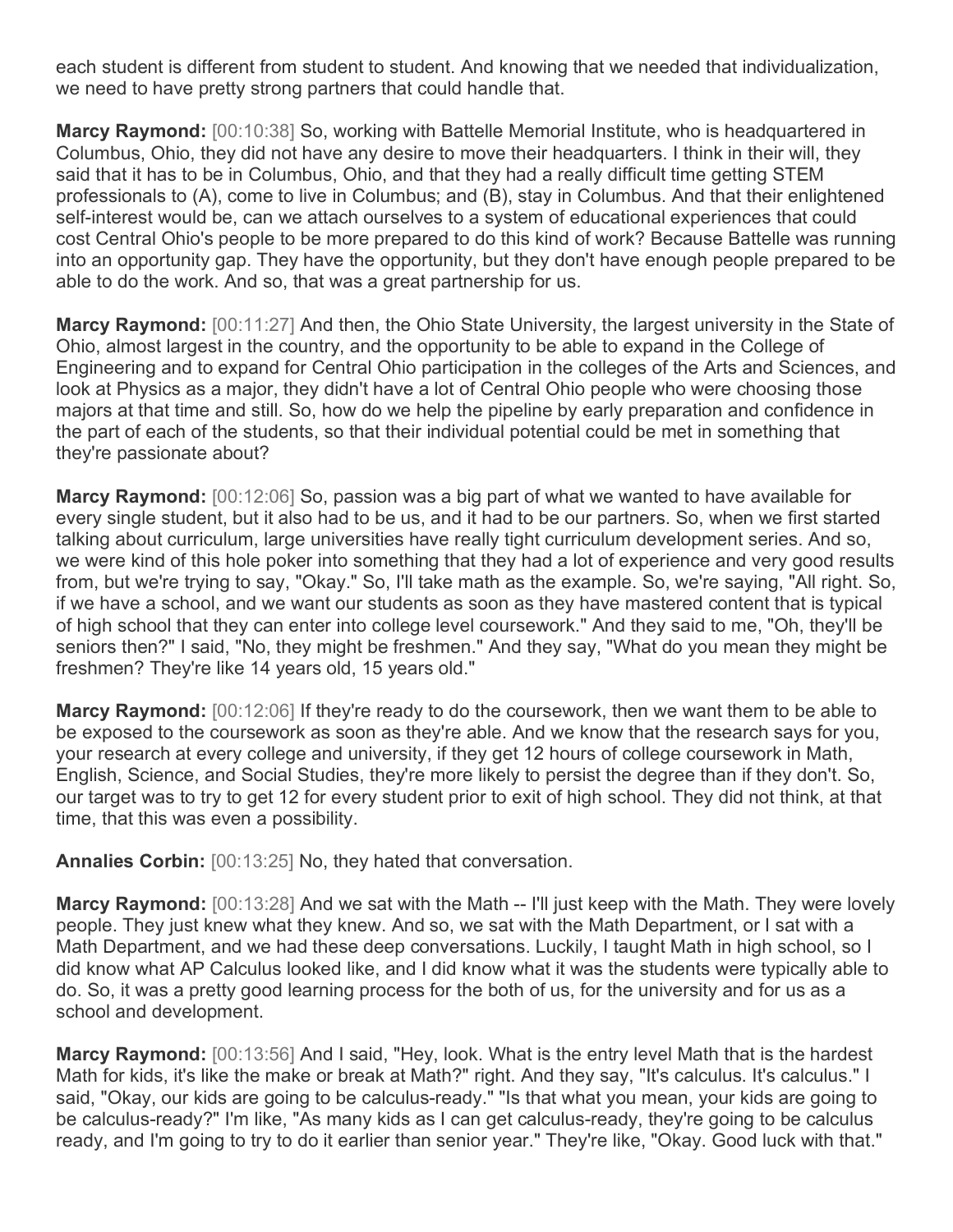**Marcy Raymond:** [00:14:22] So, we had to really work hard and build the curriculum backwards. That's not something that was typical or typically done with a college or university. And it's not, quite frankly, what high schools have asked of colleges and universities either.

**Annalies Corbin:** [00:14:36] Exactly. So, there's a misalignment in terms of the way we think about the objective of prep and ready for. And so, as part of that restructure in that K12 and the realignment, if you will, with our post-secondary really had to be around changing not just the order of curriculum - Folks get confused by that - but really shifting down these standards, and expectation, and the opportunity exposure. So, that was definitely part of that that journey.

**Annalies Corbin:** [00:15:06] And Jack, you had to live that. So, whether it'd be Mathematics or any other subject, being in an early college meant a whole host of different experiences, pressures, but also intriguing opportunity. And so, just give us the highlight, if you will, about sort of how you felt. What happened in that moment, in that space, where you're at that precipice between, "I'm a high school student. I'm 14, I'm 15, 16 years old, but I'm also now college-ready"?

**Jack McClintock:** [00:15:40] For me, it was I yearned for the opportunity. And until that point, I felt mostly like I was limited in that. And so, having a new goal, a new expectation, it was kind of a free slate. It was just an empty slate. And then, when that empty slate was filled with this kind of new way of thinking - really, it was a different way of thinking even - and saying, "There's actually an opportunity for you to not just earn high school credit by the time you graduate but to finish college credit," I was excited about that.

**Jack McClintock:** [00:16:13] And so, I think, for me, yes, certainly, there was, again, I'll say risk in that pursuit, and there was pressure, and there was a lot of higher expectations. I was excited that, finally, somebody was giving me that opportunity. And I think I wanted to stand up to the expectation. And so, I mean, I think, in my life, at least, what I found is a significant growth and a significant season of learning that ultimately allowed me to finish. I finished high school with over 60 college credits, and that was on a quarter system at the time with Ohio State, which was significant. For me, essentially, that was an Associate's Degree by the time that I graduated from college or from high school.

**Annalies Corbin:** [00:16:55] And then, how long did it take you, on top of that, then to complete your undergraduate degree once you finished high school?

**Jack McClintock:** [00:17:01] Two years. So, I finished exactly two years later.

**Annalies Corbin:** [00:17:04] So, you took a path that for many is eight years as part of this program. And I want to be really mindful and be really, really careful because a lot of the pushback nationally and globally when I certainly - And I know Marcy as well - have these conversations with places contemplating this, a lot of what we hear is it's only for the smart kids. It's not for all kids. It's not equitable. And that's just not the case. By design, and a lot of thought was given to how do we best ensure that this is an opportunity that has broad application and a wide array of students to be able to engage in that. So, in this case, it was a lottery base where students come from all over the city originally at the time.

**Annalies Corbin:** [00:17:48] And so, as that then translates, and you sort of take that experience of our senior now, again, to come back to the sort of serial school starter, it goes other places, and you take a lot of the lessons learned from that first incoming class. And I also want to call out the incoming class as the founding class at any school, no matter what school you're talking about, are unique. That's just one of the cultural components.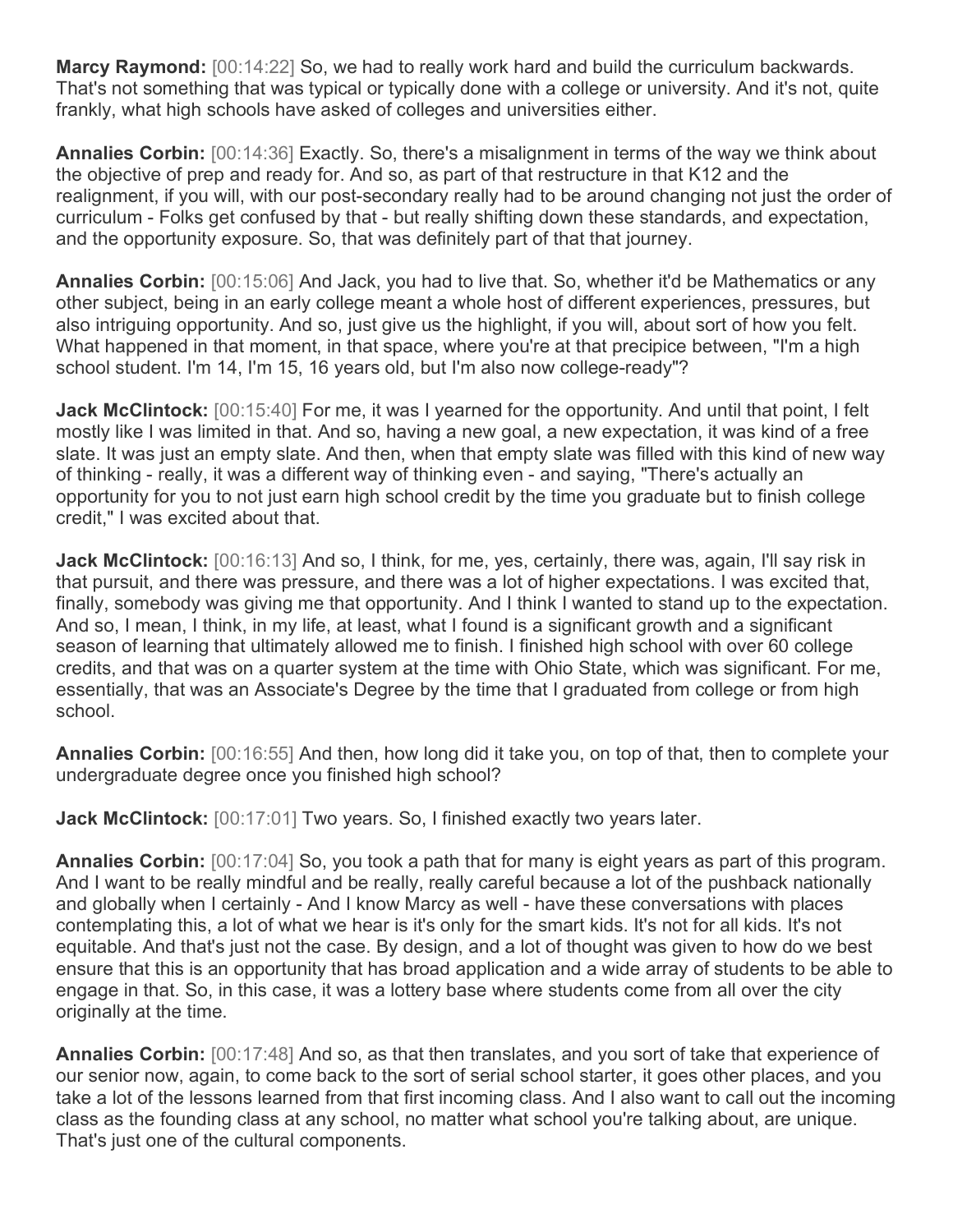**Annalies Corbin:** [00:18:13] And so, everybody who came after you, Jack, at that school came because they, now, knew why they were there. I mean, within nine months on popular media and whatnot, students self-selected for very different reasons than you self-selected for. And I know Marcy has seen this over and over again. So, as you take that experience of starting the Metro School and move it into other communities, what's different about the conversation as the next iteration?

**Marcy Raymond:** [00:18:42] Well, I think part of the reason why I'm a serial starter is that people still don't believe that it could be them or that they could do it. So, when we were starting at Metro, the area high schools were still like, "Oh, but you're a specialty school, and you have big partners, and Battelle, and Ohio State University. That, we can't do that. We don't have that."

**Marcy Raymond:** [00:19:01] And so, the next construct for me is -- I take it as a challenge. So, the next construct for me was to say, "Okay. So, let's go with a regular public high school, and let's do this there." And you have different constraints. So, I got to hire every single teacher at Metro. I got to pick who was going to be the best fit for the students, the construct, and the ideas that we had, and helped to groom them as instructors. And we had great teachers to groom them as instructors in a different way of thinking.

**Marcy Raymond:** [00:19:35] In a regular public high school, you're most likely going to have the people who are already there, and you don't really have a lot of say in who it is that you get to work with, but I got to meet wonderful people in a public setting, and we did it again. So, we were able to --In Reynoldsburg at eSTEM, we were able to say, "Hey, this is a regular school that is a public entity that could also do this, that could also teach with mastery, so that the students know with confidence that they have the capacity to choose the next thing, that has pathways where students can see themselves and their future of work, that has the ability for students to be able to earn massive amounts of college credit prior to exit of high school or some college credit." So, it wasn't that everybody had 60 hours of course credit prior to exit of high school but a lot did, but everybody had some. So, every single student in the graduating classes that I worked with at Metro, every single student had college coursework, every single one.

**Marcy Raymond:** [00:20:41] In eSTEM, we did that again. Every single student was graduating with some college coursework. So, we were able to look at college coursework in a new way. So, it isn't college coursework like when I went to school. It's college coursework as any post-secondary, creditbearing endeavor, which could be in current technical areas. So, for a student, a particular student at eSTEM, who was really interested in drawing and fine arts and really wanted to go into more of a digital media kind of environment. So, we worked with Columbus State, and they graduated with an Associate's Degree, and went on to work right after high school because they were able to enter into something that they were really passionate about and that there was work availability for them to be able to do it in digital design.

**Marcy Raymond:** [00:21:37] So. if we always are thinking about the next system that a student would be entering into, it's easy to plan backwards. The problem is if we just do it the way it's always been done, we are hit or miss with large numbers of students. Like there's the top kid that can do anything no matter what the environment is. There's the kid that could do anything because they work really hard. And then, there's the kid that doesn't know what they want to do, and hasn't been inspired, and they do the minimum. And then, there's kids that struggle, and we do a good job helping kids who struggle in almost all settings.

**Jack McClintock:** [00:22:13] But what about that kid that I just described that, "I don't know what I want to do. I'm not driven by anything right now," how do you inspire the passion to work hard, so that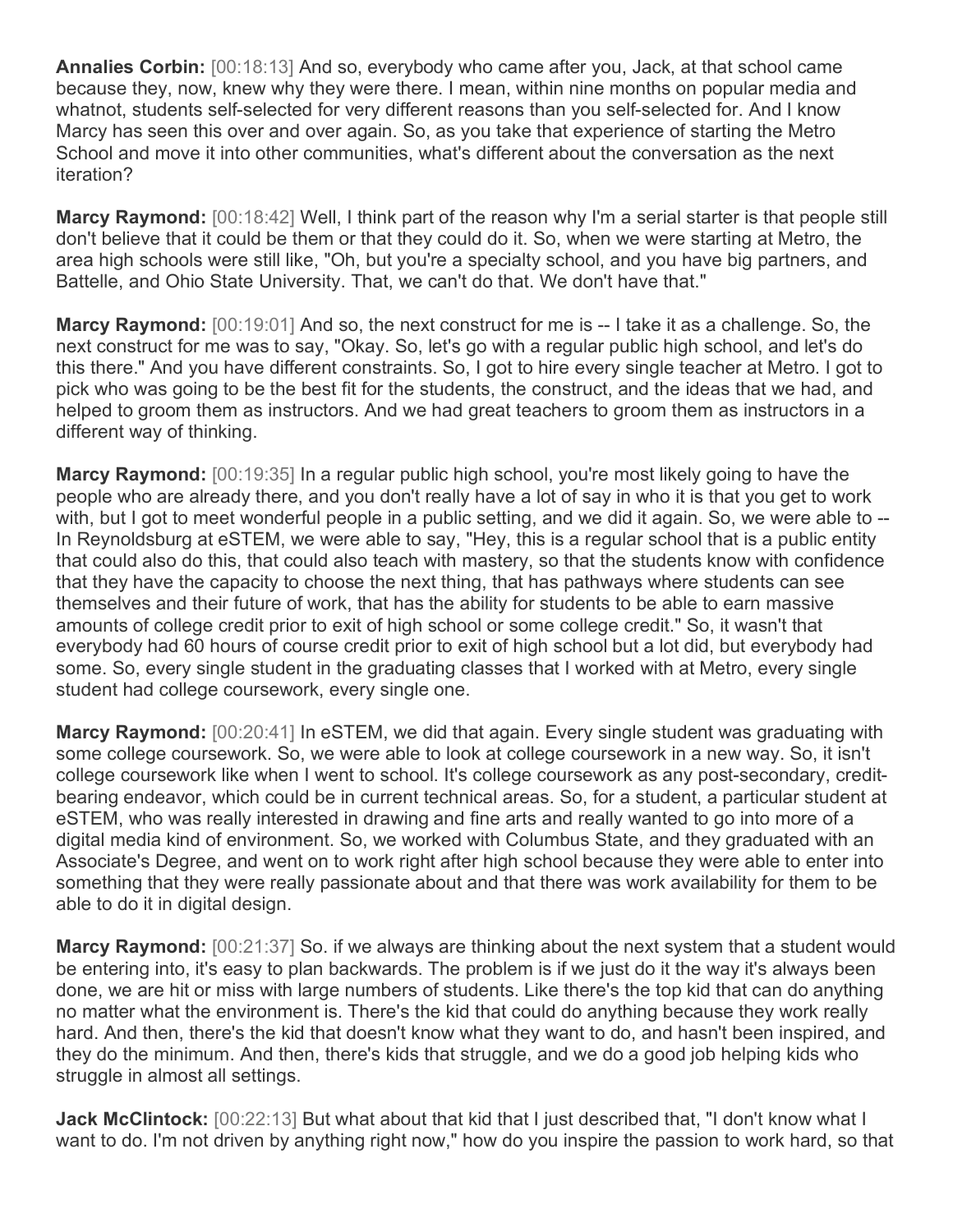they could see outcomes for themselves? I think that in Jack's case and in most of his friends' case at Metro in those first two classes, they were all inspired to do something.

**Annalies Corbin:** [00:22:32] And they were easily engaged, right? And that's the other thing that I had the distinct pleasure. It was truly, truly a pleasure to be able to be embedded in that environment for the first, what, five or six years. I lived in Metro with all of you, had a very intimate opportunity to get to know the students and teachers through the programming and the curriculum. And what I saw repeatedly, and I guess the thing that got me there every day with a smile on my face, is how engaged the students were.

**Annalies Corbin:** [00:23:02] Back to Marcy's point about that kid who has found their identity, you very quickly -- You were brave to go on the journey. But, you, very quickly - you could tell - had a sense of, "I am interested in X, Y, and Z. And I can really pursue that." And as you went through school both in high school and in college, and then started your own company. So, this environment led you to that moment. And so, what are the key takeaways, Jack, for you, from this alternative school opportunity, this early college, this exposure and this engagement that made it possible for you to do the thing you did?

**Jack McClintock:** [00:23:44] Yeah. So, one of, I think, the key attributes that I had to learn very quickly, and part of it was certainly just because I was in the founding class, but it's how to embrace change because the realities of an experimental school, there's a lot of change.

**Annalies Corbin:** [00:23:59] Every day.

**Jack McClintock:** [00:24:00] Every day, something different. And in the moment, I think that those things are frustrating to a ninth grader.

**Annalies Corbin:** [00:24:08] To all the adults in the room too.

**Jack McClintock:** [00:24:10] And probably to all the adults in the room too. And I found myself, though, pretty quickly understanding that change was kind of -- that was the paradigm. That's what we were living in. And I think that that's reality in our world. And especially as an entrepreneur, that's reality.

**Jack McClintock:** [00:24:30] And so, I think that looking back over my time at Metro, I think that's probably one of the things I am now most appreciative of is that being a part of an environment that was willing to innovate, an environment that was willing to not just accept the standard because it was standard, being a part of that environment, which resulted in a lot of change, and sometimes maybe to the outside person, they would call that chaos even, but all of those things were very important to what I now deal with every single day in my business. And I think that that's a really important factor of an environment like Metro and other experimental schools.

**Marcy Raymond:** [00:25:12] A lot of times, people talk about what are the qualities that you most want in the person that you're hiring. Well, we want somebody who's flexible and agile. We want somebody who's persistent. We want somebody who will try to solve the problem without stopping. We want somebody who will try to coordinate other people to try to solve the problem without stopping. Those are the tenets of the kinds of things that we really worked hard on doing. And people were like, "Well, your academic standards, that's what you're working most on, aren't you?" And I said, "Well, of course, but that's not the most important thing." We work on habits, like what are the habits that you need in order to be able to be persistent and resilient regardless of the environment. Do you remember any of them?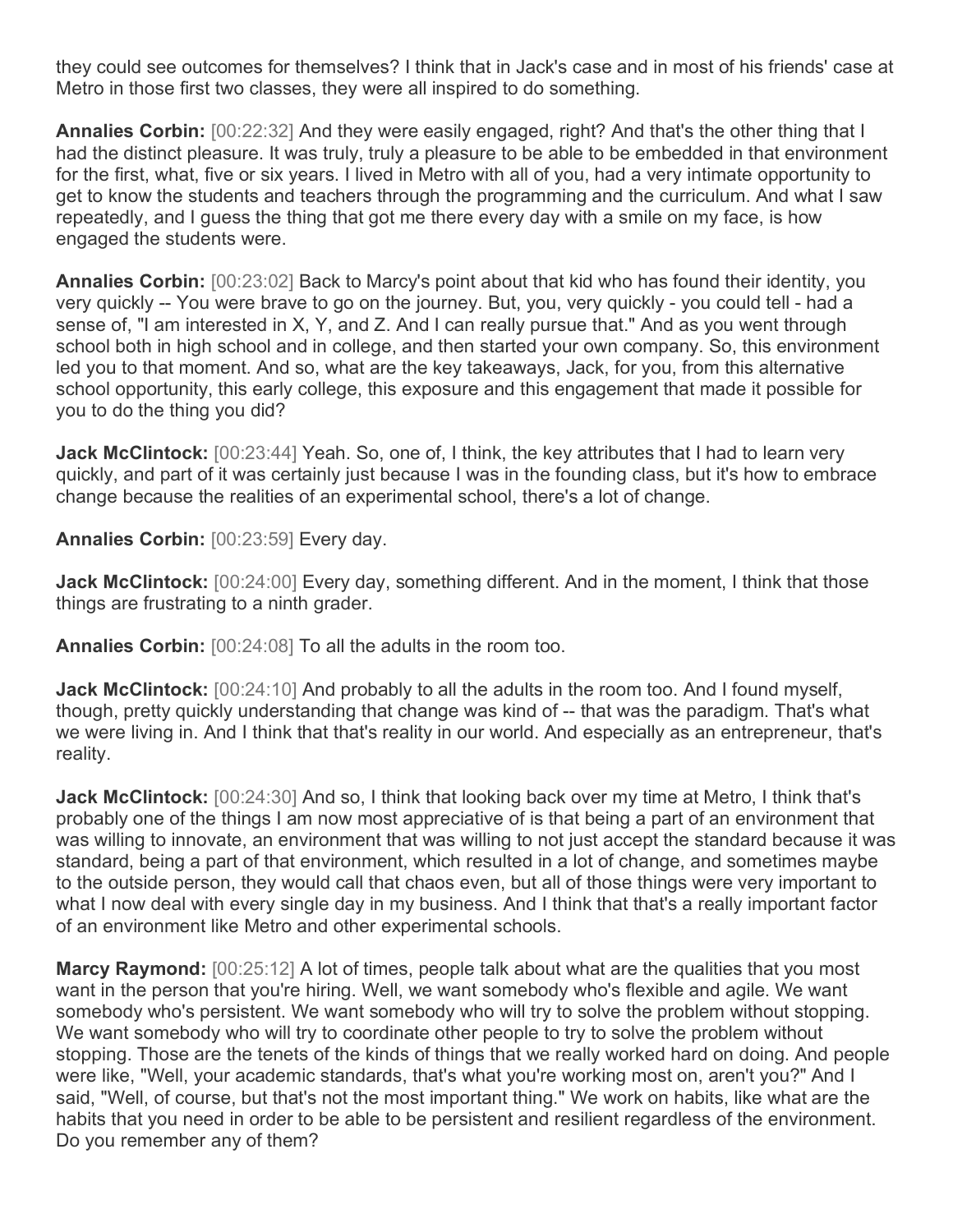**Jack McClintock:** [00:25:51] The five? Yeah. Active and responsible decision maker, effective collaborator. I might have missed the effective word, but communicator, engaged learner, which is talking about engage.

**Marcy Raymond:** [00:26:04] Critical thinker.

**Jack McClintock:** [00:26:05] Critical thinker. I missed critical thinker.

**Marcy Raymond:** [00:26:07] Problem solver.

**Jack McClintock:** [00:26:07] And the most important one.

**Annalies Corbin:** [00:26:08] All the stuff that's in the middle of the weeds, right?

**Jack McClintock:** [00:26:12] Yeah, right.

**Marcy Raymond:** [00:26:12] I have to do them in order. In my head, I have to say them in order.

Jack McClintock: [00:26:15] Yeah. And to that point though, I think that's actually critical because, now, even -- So, I have had the honor now of actually hosting Metro students in my workplace, in my business. And even just last week, actually, I had a little pre-interview with the potential intern that's going to be coming and being on our team for a little while.

**Jack McClintock:** [00:26:34] And in that interview, I told him, I said, "Listen, I'm eight years removed now from Metro." And I said, "Those five habits are not just a cliché saying that they want you to memorize. I'm asking how you're going to actually engage - again, with engaging - those habits in, now, my business? Because if I'm going to have you come and be a part of my business and a part of our team, and I'm going to have you around our clients, and I'm going to have you around even just my colleagues, I need to know that those things are real for you." And it was, I think, a real moment for them, kind of an awaking of like, "Oh, all those habits actually mean -- Those are important. Those aren't just a saying that's on the wall."

## **Marcy Raymond:** [00:27:15] Yes.

**Annalies Corbin:** [00:27:16] Right, right. And I think that you actually landed on one of the spaces we haven't yet talked about, but, I would argue, again, from that sort of embedded outside looking in, which is a kind of funny way to think about it, but I think it's really tangible in the sense that I think one of the absolute beauties of these types of learning environments, whether they're schools, or innovation labs, or community hubs that are just open and engaging, is the realness.

**Annalies Corbin:** [00:27:43] The real world comes in, and not just a visit, and not just here in there, but the partnerships and the industry component of saying that this body, this group of learners, whether they're the teachers, or the students, or anybody else in between, are completely capable, willing, able, and engaged enough to join us in, actually, doing real work, solving real -world problems is, I would argue, one of the successful underpinnings of why this not just works but is sustainable and has broad application.

**Annalies Corbin:** [00:28:21] But, again, that component is by design. And we've seen some great examples of it not working. So, Marcy, as we think about what next iterations of these type of schools might be, where does that continue to fit in, back to Jack's point of the tangible piece of that?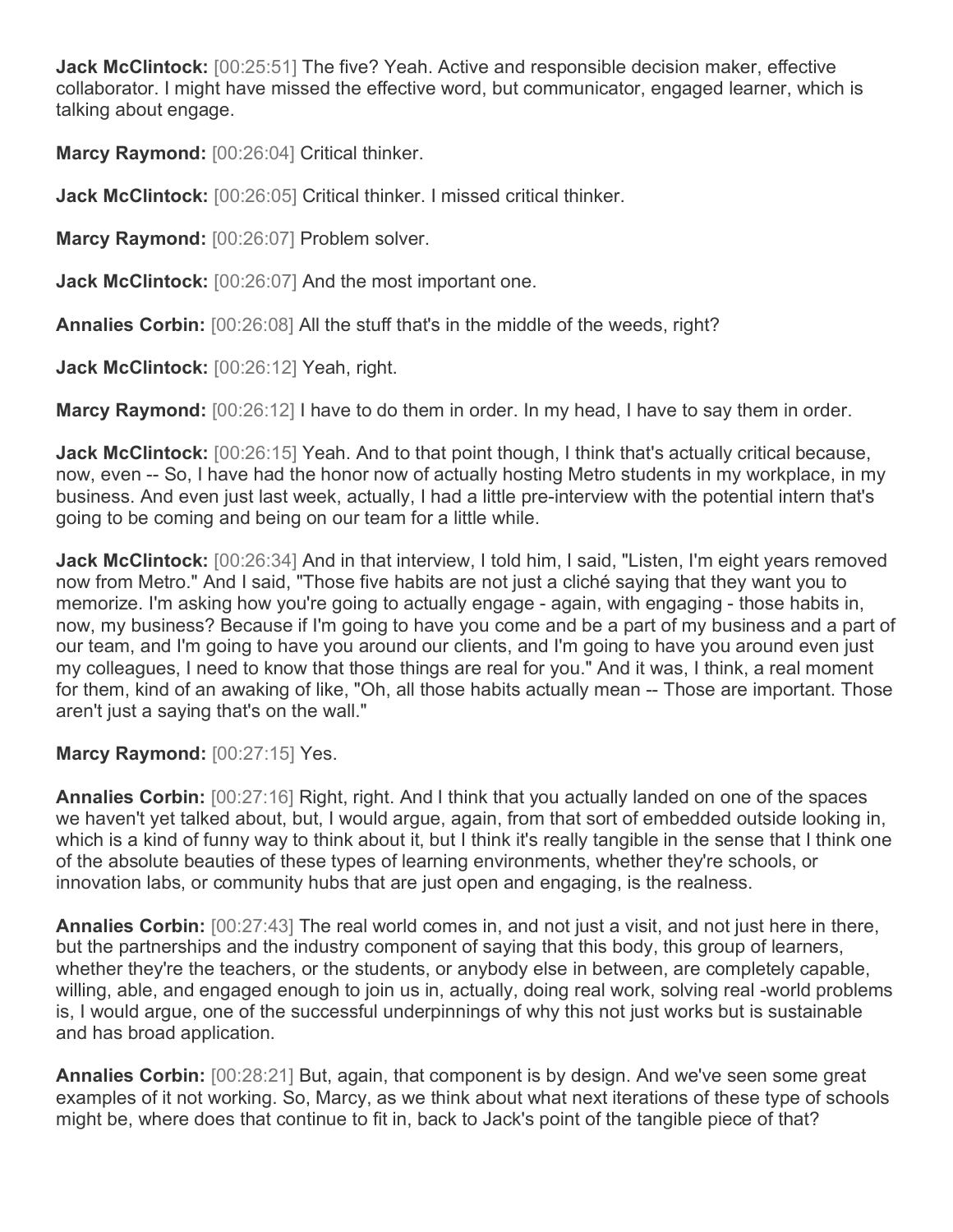**Marcy Raymond:** [00:28:42] Well, I think, it's a continuum. I think, we did have a continuum of experiences for almost even the first-year students, the pioneers. So, I was going to ask you earlier. Do you remember that poem that I read it the first day of school, and then I read it again at graduation?

**Jack McClintock:** [00:28:56] I don't.

**Marcy Raymond:** [00:28:56] It was O Pioneer because it fit them so well. They're trying something different. They're looking at the world as an opportunity. And I could hardly read through it at graduation. So, it was like a big thing for me.

**Annalies Corbin:** [00:29:10] You're cheering up right now.

**Marcy Raymond:** [00:29:14] I know, I know. So, when we're thinking about the continuum of experience, in a regular school environment, they're talking about, "Oh, we need to have more internships, and we need to have more service learning, and we need to have more." Well, you don't just have those things. You have to embed those things.

**Annalies Corbin:** [00:29:29] They have to live with you, right? Yeah.

**Marcy Raymond:** [00:29:31] And it has to be part of your fiber of everything that you do because you're leading to the outcome that you're a successful business person, you're a successful scientist, you're a successful electrician, but you're successful in your work environment when you're an adult. That's the job of a high school. And not everybody believes that that's the job of the high school. They think it's about getting the right number of credits. That's missing the whole point of high school. So-

**Annalies Corbin:** [00:29:57] High school is practice.

**Marcy Raymond:** [00:29:59] It's practice.

**Annalies Corbin:** [00:30:00] It's practice for real life.

**Marcy Raymond:** [00:30:02] So, instead of saying, "Well, we'll have an internship," or "We'll have an experience where you're going to be mentored by an adult in the workforce," we're saying, "This is going to be part of a capstone experience for you." Meaning, we're going to have small experiences all along the way in all kinds of coursework and all kinds of settings. We'll have roundtables to talk about how you're doing and your habits. We'll have gateways where you can say, "I'm ready to do this next thing." Those are practices that we have to help guide. And it takes everybody in the system to help make that guidance work.

**Marcy Raymond:** [00:30:39] But if we look at our preparation for the world of work, college, military, whatever, when we're looking at that, we have to look at it in an embedded way, so that we do real rich problems inside of every class that have a relationship to something that's urgent or important either in the field of study, in the community, or in the world.

**Marcy Raymond:** [00:31:02] So, the millennial concepts, we're just coming around with the UN. The UN said that these are the things that we think are the big problems that have to get solved. And so, we took those problems into the classes. So, in Social Studies class, I believe that you guys had your end-of-the-term project was about solving one of those millennial issues. it could have been-

**Jack McClintock:** [00:31:27] Even do a whitepaper in.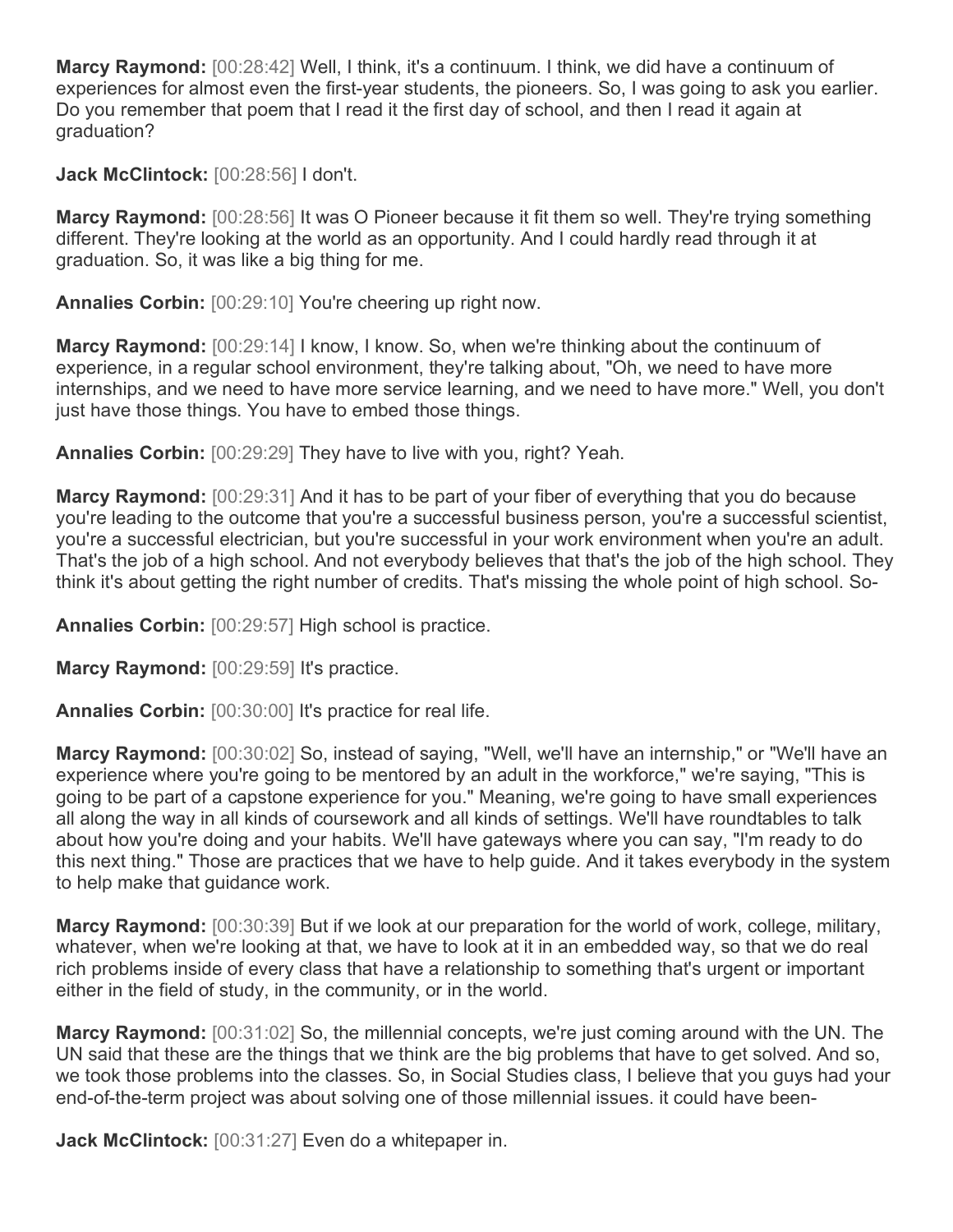**Marcy Raymond:** [00:31:28] ... poverty. It could have been women, issues of women and violence. Lots of different things that they could think.

**Annalies Corbin:** [00:31:34] It was on climate change and the environment-

**Jack McClintock:** [00:31:36] That's mine.

**Annalies Corbin:** [00:31:36] ... that's sitting on a shelf in my office.

**Marcy Raymond:** [00:31:38] Yeah, it was great.

**Jack McClintock:** [00:31:38] I did carbon sequestration.

**Annalies Corbin:** [00:31:38] Exactly. Yeah, yeah, yeah. That was it.

**Marcy Raymond:** [00:31:42] Now, how many tenth grader -- That was in your tenth grade year, right?

**Marcy Raymond:** [00:31:46] Yeah, yeah, yeah.

**Jack McClintock:** [00:31:46] Yeah, I think so. Yeah.

**Marcy Raymond:** [00:31:46] So, how many tenth graders would talk about carbon sequestration, right?

**Jack McClintock:** [00:31:49] Yeah, right.

**Annalies Corbin:** [00:31:50] But that's the unboxing of the experience, right? And so, when we think about how we translate, at the end, as we think about wrapping here for the purposes of our conversation, one of the questions that folks who are listening to this, they're trying to figure out, how do I take all of this amazing experience that you've had and translate that directly into my own needs, my own community, my own backyard? How do we literally unbox what's happening here, so that we can then do something with it?

**Annalies Corbin:** [00:32:23] And I think part of that gets to the flavor of how, when, and why then do you make the leap because, I think, that's the other piece. And we only touched on a little bit, but there is a component of readiness embedded through all of this. And so, sort of as sort of last bits of advice check, so, as a participant, someone who lived through it, what would you say a community has to think about in terms of readiness to launch down this type of a path?

**Jack McClintock:** [00:32:57] Yeah. I think, at the core, we have to understand that education is dynamic. It cannot be standardized. And so, every single student that's coming into that environment is unique, and the world is unique, and the world is dynamic. And so, why are we going to try to fit a standardized specific form of educating into a unique student and a unique environment? I think that that's super important to realize. And I think that as we continue to move forward as a culture, and as education continues to develop, we have to figure out how to do that well. And I don't have the answers, thankfully, because people like you guys are thinking about that every day, and I'm thinking about my business, but I think that that's so critical as to how we solve that problem well moving forward.

**Annalies Corbin:** [00:33:54] Thank you so much for that. Marcy, sort of parting thought. I mean, for starters, I just need to celebrate a moment with you because, holy moly, right? How proud are you of